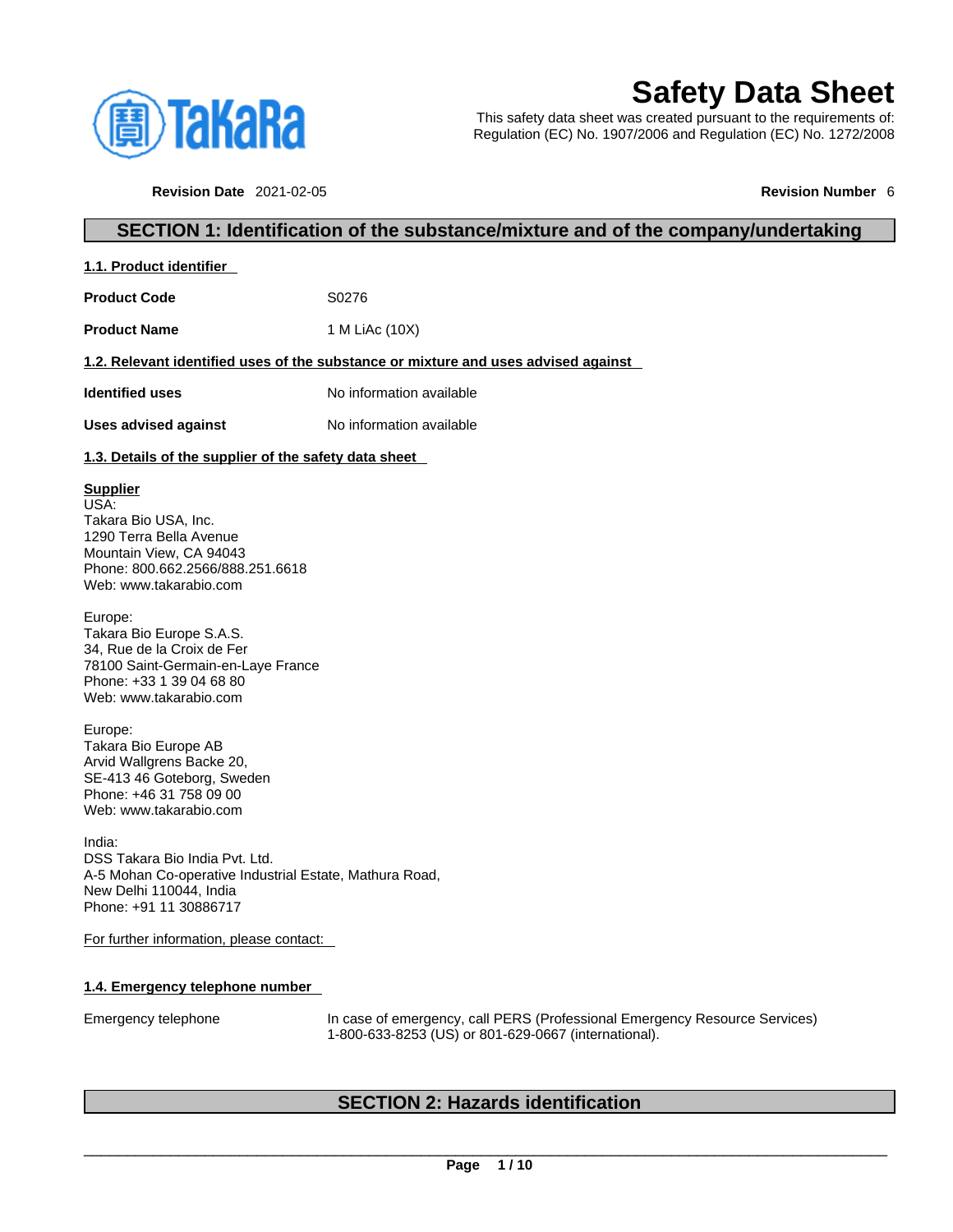# **2.1. Classification of the substance or mixture**

*Regulation (EC) No 1272/2008*  This mixture is classified as not hazardous according to regulation (EC) 1272/2008 [CLP]

# **2.2. Label elements**

This mixture is classified as not hazardous according to regulation (EC) 1272/2008 [CLP] **Hazard statements** This mixture is classified as not hazardous according to regulation (EC) 1272/2008 [CLP]

### **2.3. Other hazards**

No information available.

# **SECTION 3: Composition/information on ingredients**

### **3.1 Substances**

Not applicable

**3.2 Mixtures** 

# **Full text of H- and EUH-phrases: see section 16**

*Acute Toxicity Estimate No information available* 

This product does not contain candidate substances of very high concern at a concentration >=0.1% (Regulation (EC) No. 1907/2006 (REACH), Article 59)

# **SECTION 4: First aid measures**

# **4.1. Description of first aid measures**

| <b>Inhalation</b>                                                               | Remove to fresh air.                                                                                                    |  |  |
|---------------------------------------------------------------------------------|-------------------------------------------------------------------------------------------------------------------------|--|--|
| Eye contact                                                                     | Rinse thoroughly with plenty of water for at least 15 minutes, lifting lower and upper eyelids.<br>Consult a physician. |  |  |
| <b>Skin contact</b>                                                             | Wash skin with soap and water. In the case of skin irritation or allergic reactions see a<br>physician.                 |  |  |
| Ingestion                                                                       | Clean mouth with water and drink afterwards plenty of water.                                                            |  |  |
| 4.2. Most important symptoms and effects, both acute and delayed                |                                                                                                                         |  |  |
| <b>Symptoms</b>                                                                 | No information available.                                                                                               |  |  |
| 4.3. Indication of any immediate medical attention and special treatment needed |                                                                                                                         |  |  |
| Note to physicians                                                              | Treat symptomatically.                                                                                                  |  |  |

# **SECTION 5: Firefighting measures**

# **5.1. Extinguishing media**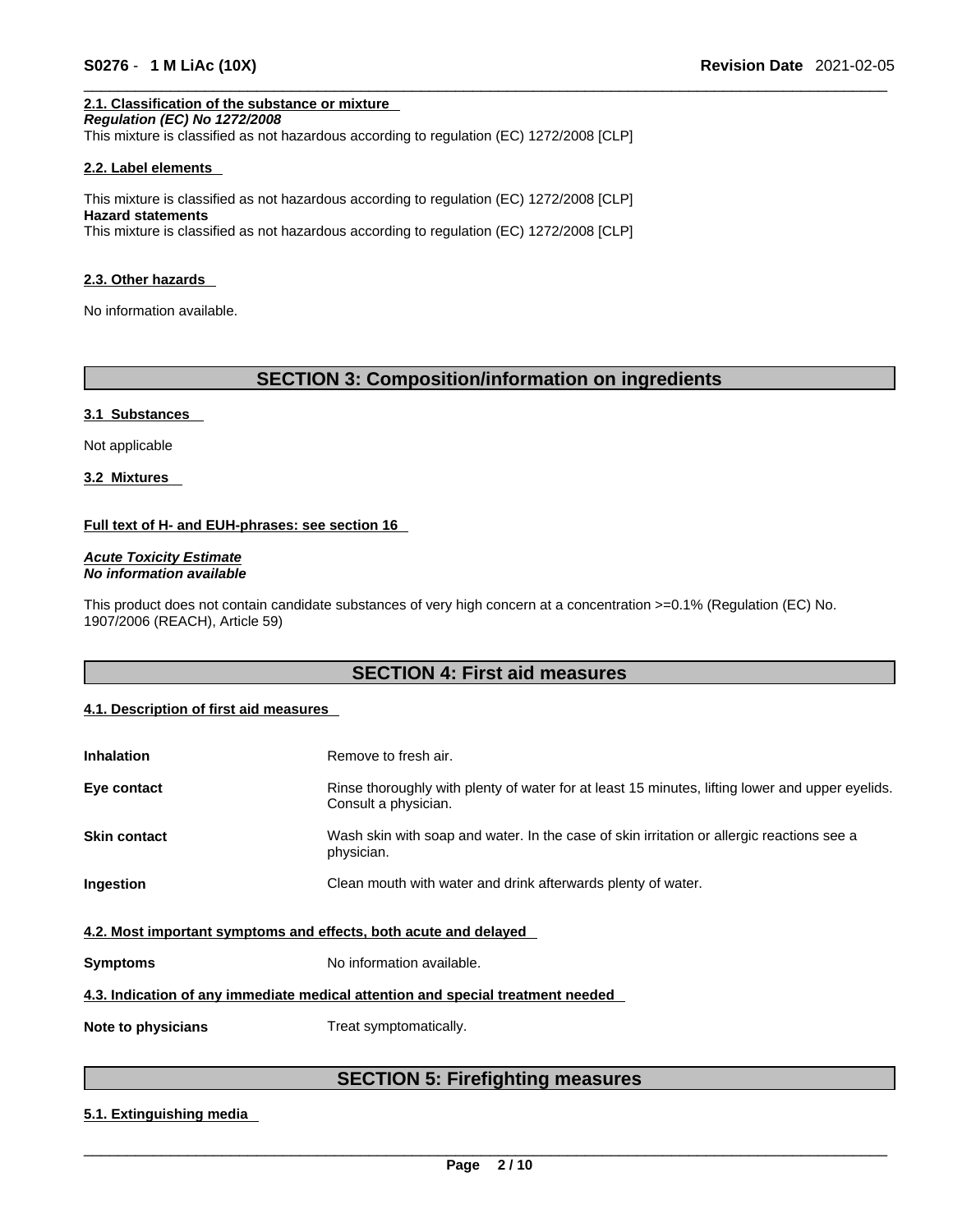| <b>Suitable Extinguishing Media</b><br>Use extinguishing measures that are appropriate to local circumstances and the<br>surrounding environment.<br>CAUTION: Use of water spray when fighting fire may be inefficient.<br><b>Large Fire</b><br>Unsuitable extinguishing media<br>Do not scatter spilled material with high pressure water streams.<br>5.2. Special hazards arising from the substance or mixture<br>No information available.<br>Specific hazards arising from the<br>chemical<br>5.3. Advice for firefighters<br>Special protective equipment for<br>Firefighters should wear self-contained breathing apparatus and full firefighting turnout<br>fire-fighters<br>gear. Use personal protection equipment.<br><b>SECTION 6: Accidental release measures</b><br>6.1. Personal precautions, protective equipment and emergency procedures<br>Ensure adequate ventilation.<br><b>Personal precautions</b><br>For emergency responders<br>Use personal protection recommended in Section 8.<br>6.2. Environmental precautions<br>See Section 12 for additional Ecological Information.<br><b>Environmental precautions</b><br>6.3. Methods and material for containment and cleaning up<br><b>Methods for containment</b><br>Prevent further leakage or spillage if safe to do so.<br>Take up mechanically, placing in appropriate containers for disposal.<br>Methods for cleaning up<br>Prevention of secondary hazards<br>Clean contaminated objects and areas thoroughly observing environmental regulations.<br>6.4. Reference to other sections<br>See section 8 for more information. See section 13 for more information.<br><b>Reference to other sections</b><br><b>SECTION 7: Handling and storage</b> |  |
|----------------------------------------------------------------------------------------------------------------------------------------------------------------------------------------------------------------------------------------------------------------------------------------------------------------------------------------------------------------------------------------------------------------------------------------------------------------------------------------------------------------------------------------------------------------------------------------------------------------------------------------------------------------------------------------------------------------------------------------------------------------------------------------------------------------------------------------------------------------------------------------------------------------------------------------------------------------------------------------------------------------------------------------------------------------------------------------------------------------------------------------------------------------------------------------------------------------------------------------------------------------------------------------------------------------------------------------------------------------------------------------------------------------------------------------------------------------------------------------------------------------------------------------------------------------------------------------------------------------------------------------------------------------------------------------------------------------------------------|--|
|                                                                                                                                                                                                                                                                                                                                                                                                                                                                                                                                                                                                                                                                                                                                                                                                                                                                                                                                                                                                                                                                                                                                                                                                                                                                                                                                                                                                                                                                                                                                                                                                                                                                                                                                  |  |
|                                                                                                                                                                                                                                                                                                                                                                                                                                                                                                                                                                                                                                                                                                                                                                                                                                                                                                                                                                                                                                                                                                                                                                                                                                                                                                                                                                                                                                                                                                                                                                                                                                                                                                                                  |  |
|                                                                                                                                                                                                                                                                                                                                                                                                                                                                                                                                                                                                                                                                                                                                                                                                                                                                                                                                                                                                                                                                                                                                                                                                                                                                                                                                                                                                                                                                                                                                                                                                                                                                                                                                  |  |
|                                                                                                                                                                                                                                                                                                                                                                                                                                                                                                                                                                                                                                                                                                                                                                                                                                                                                                                                                                                                                                                                                                                                                                                                                                                                                                                                                                                                                                                                                                                                                                                                                                                                                                                                  |  |
|                                                                                                                                                                                                                                                                                                                                                                                                                                                                                                                                                                                                                                                                                                                                                                                                                                                                                                                                                                                                                                                                                                                                                                                                                                                                                                                                                                                                                                                                                                                                                                                                                                                                                                                                  |  |
|                                                                                                                                                                                                                                                                                                                                                                                                                                                                                                                                                                                                                                                                                                                                                                                                                                                                                                                                                                                                                                                                                                                                                                                                                                                                                                                                                                                                                                                                                                                                                                                                                                                                                                                                  |  |
|                                                                                                                                                                                                                                                                                                                                                                                                                                                                                                                                                                                                                                                                                                                                                                                                                                                                                                                                                                                                                                                                                                                                                                                                                                                                                                                                                                                                                                                                                                                                                                                                                                                                                                                                  |  |
|                                                                                                                                                                                                                                                                                                                                                                                                                                                                                                                                                                                                                                                                                                                                                                                                                                                                                                                                                                                                                                                                                                                                                                                                                                                                                                                                                                                                                                                                                                                                                                                                                                                                                                                                  |  |
|                                                                                                                                                                                                                                                                                                                                                                                                                                                                                                                                                                                                                                                                                                                                                                                                                                                                                                                                                                                                                                                                                                                                                                                                                                                                                                                                                                                                                                                                                                                                                                                                                                                                                                                                  |  |
|                                                                                                                                                                                                                                                                                                                                                                                                                                                                                                                                                                                                                                                                                                                                                                                                                                                                                                                                                                                                                                                                                                                                                                                                                                                                                                                                                                                                                                                                                                                                                                                                                                                                                                                                  |  |
|                                                                                                                                                                                                                                                                                                                                                                                                                                                                                                                                                                                                                                                                                                                                                                                                                                                                                                                                                                                                                                                                                                                                                                                                                                                                                                                                                                                                                                                                                                                                                                                                                                                                                                                                  |  |
|                                                                                                                                                                                                                                                                                                                                                                                                                                                                                                                                                                                                                                                                                                                                                                                                                                                                                                                                                                                                                                                                                                                                                                                                                                                                                                                                                                                                                                                                                                                                                                                                                                                                                                                                  |  |
|                                                                                                                                                                                                                                                                                                                                                                                                                                                                                                                                                                                                                                                                                                                                                                                                                                                                                                                                                                                                                                                                                                                                                                                                                                                                                                                                                                                                                                                                                                                                                                                                                                                                                                                                  |  |
|                                                                                                                                                                                                                                                                                                                                                                                                                                                                                                                                                                                                                                                                                                                                                                                                                                                                                                                                                                                                                                                                                                                                                                                                                                                                                                                                                                                                                                                                                                                                                                                                                                                                                                                                  |  |
|                                                                                                                                                                                                                                                                                                                                                                                                                                                                                                                                                                                                                                                                                                                                                                                                                                                                                                                                                                                                                                                                                                                                                                                                                                                                                                                                                                                                                                                                                                                                                                                                                                                                                                                                  |  |
|                                                                                                                                                                                                                                                                                                                                                                                                                                                                                                                                                                                                                                                                                                                                                                                                                                                                                                                                                                                                                                                                                                                                                                                                                                                                                                                                                                                                                                                                                                                                                                                                                                                                                                                                  |  |
|                                                                                                                                                                                                                                                                                                                                                                                                                                                                                                                                                                                                                                                                                                                                                                                                                                                                                                                                                                                                                                                                                                                                                                                                                                                                                                                                                                                                                                                                                                                                                                                                                                                                                                                                  |  |
|                                                                                                                                                                                                                                                                                                                                                                                                                                                                                                                                                                                                                                                                                                                                                                                                                                                                                                                                                                                                                                                                                                                                                                                                                                                                                                                                                                                                                                                                                                                                                                                                                                                                                                                                  |  |
|                                                                                                                                                                                                                                                                                                                                                                                                                                                                                                                                                                                                                                                                                                                                                                                                                                                                                                                                                                                                                                                                                                                                                                                                                                                                                                                                                                                                                                                                                                                                                                                                                                                                                                                                  |  |
|                                                                                                                                                                                                                                                                                                                                                                                                                                                                                                                                                                                                                                                                                                                                                                                                                                                                                                                                                                                                                                                                                                                                                                                                                                                                                                                                                                                                                                                                                                                                                                                                                                                                                                                                  |  |
|                                                                                                                                                                                                                                                                                                                                                                                                                                                                                                                                                                                                                                                                                                                                                                                                                                                                                                                                                                                                                                                                                                                                                                                                                                                                                                                                                                                                                                                                                                                                                                                                                                                                                                                                  |  |
|                                                                                                                                                                                                                                                                                                                                                                                                                                                                                                                                                                                                                                                                                                                                                                                                                                                                                                                                                                                                                                                                                                                                                                                                                                                                                                                                                                                                                                                                                                                                                                                                                                                                                                                                  |  |
|                                                                                                                                                                                                                                                                                                                                                                                                                                                                                                                                                                                                                                                                                                                                                                                                                                                                                                                                                                                                                                                                                                                                                                                                                                                                                                                                                                                                                                                                                                                                                                                                                                                                                                                                  |  |

**Advice on safe handling** Ensure adequate ventilation. **General hygiene considerations** Handle in accordance with good industrial hygiene and safety practice. **7.2. Conditions for safe storage, including any incompatibilities Storage Conditions** Keep container tightly closed in a dry and well-ventilated place.

# **7.3. Specific end use(s)**

**Identified uses**

# **SECTION 8: Exposure controls/personal protection**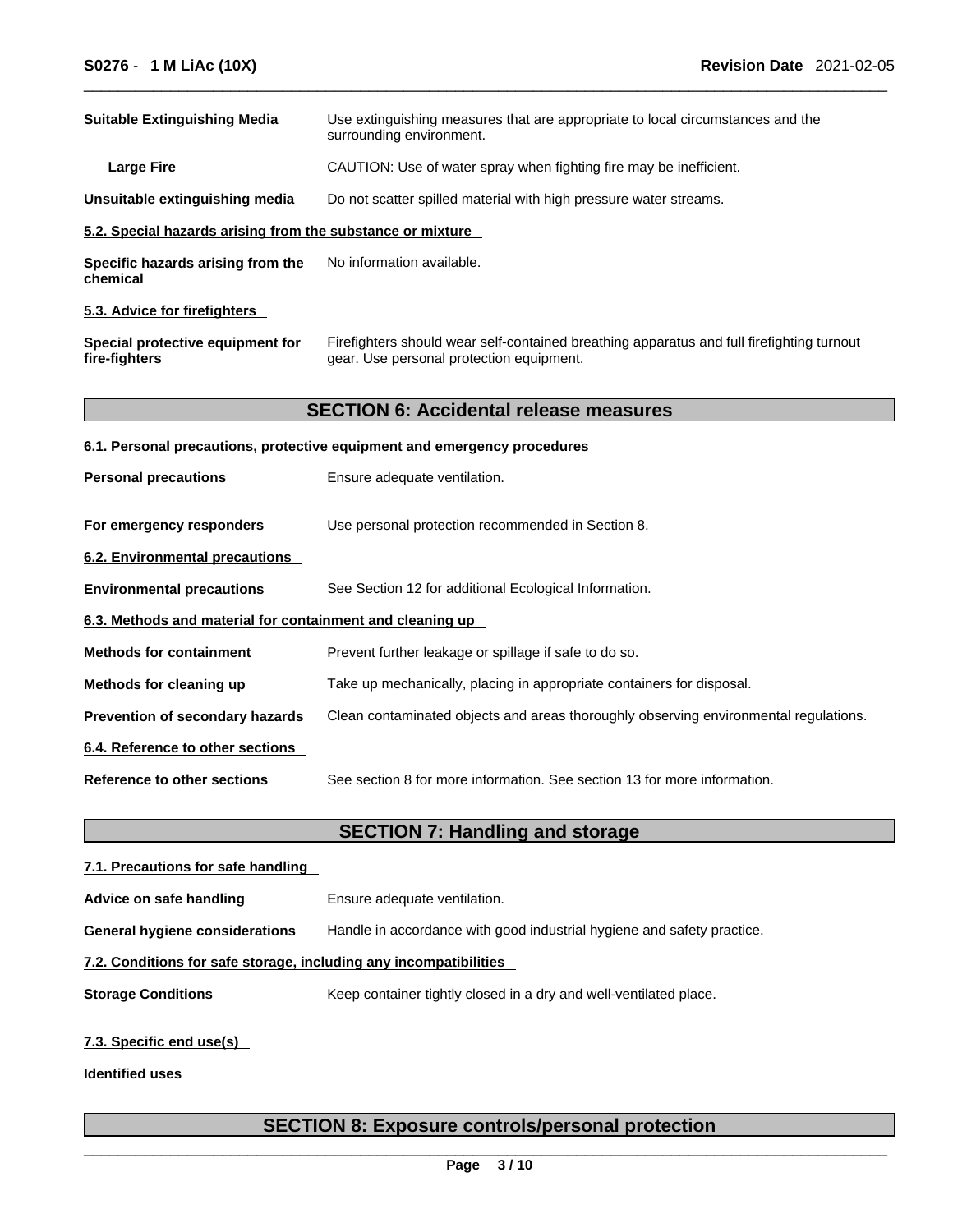# **8.1. Control parameters**

**Exposure Limits** This product, as supplied, does not contain any hazardous materials with occupational exposure limits established by the region specific regulatory bodies.

### **Biological occupational exposure limits**

This product, as supplied, does not contain any hazardous materials with biological limits established by the region specific regulatory bodies.

| Derived No Effect Level (DNEL)<br><b>Predicted No Effect Concentration</b><br>(PNEC) | No information available.<br>No information available.                                                                                                                      |
|--------------------------------------------------------------------------------------|-----------------------------------------------------------------------------------------------------------------------------------------------------------------------------|
| 8.2. Exposure controls                                                               |                                                                                                                                                                             |
| <b>Personal Protective Equipment</b>                                                 |                                                                                                                                                                             |
| Eye/face protection                                                                  | No special protective equipment required.                                                                                                                                   |
| Skin and body protection                                                             | No special protective equipment required.                                                                                                                                   |
| <b>Respiratory protection</b>                                                        | No protective equipment is needed under normal use conditions. If exposure limits are<br>exceeded or irritation is experienced, ventilation and evacuation may be required. |
| <b>General hygiene considerations</b>                                                | Handle in accordance with good industrial hygiene and safety practice.                                                                                                      |
| <b>Environmental exposure controls</b>                                               | No information available.                                                                                                                                                   |

# **SECTION 9: Physical and chemical properties**

# **9.1. Information on basic physical and chemical properties**

|                       | 3.1. milomation on basic physical and chemical properties |
|-----------------------|-----------------------------------------------------------|
| <b>Physical state</b> | Liauid                                                    |
| Appearance            | Clear, colorless                                          |
| Color                 | Clear                                                     |
| Odor                  | Vinegar-like.                                             |
| <b>Odor Threshold</b> | No information available                                  |
|                       |                                                           |
|                       |                                                           |

**Melting point / freezing point** No data available None known<br> **Boiling point/boiling range (°C)** No data available None known **Boiling point/boiling range (°C)** No data available None known<br> **Flammability (solid. qas)** No data available None known **Flammability (solid, gas)** No data available None known<br> **Flammability Limit in Air** None known **Flammability Limit in Air Upper flammability limit:** No data available **Lower flammability limit:** No data available **Flash point**<br> **Autoignition temperature No data available No data available No data available No data available No data available No data available No data available No data available N Autoignition temperature Decomposition temperature** None known None known **pH** *7-9* 7-9 None known **pH** (as aqueous solution) and a No data available and the No information available No information available Kinematic viscosity **Kinematic viscosity**<br> **Communical Communist Communist Communist Communist Communist Communist Communist Communist Communist Communist Communist Communist Communist Communist Communist Communist Communist Communist Communi Dynamic Viscosity Water solubility No data available** None known **Solubility in other solvents** No data available **None known**<br> **Partition coefficient** No data available **None known**<br>
None known **Partition coefficient**<br> **Vapor pressure**<br>
Vapor pressure<br>
No data available<br>
None known **Vapor pressure No data available** Mone known<br> **Relative density None known**<br>
None known **Relative density** 

### **Property Remarks • Property** *Remarks* • **Method**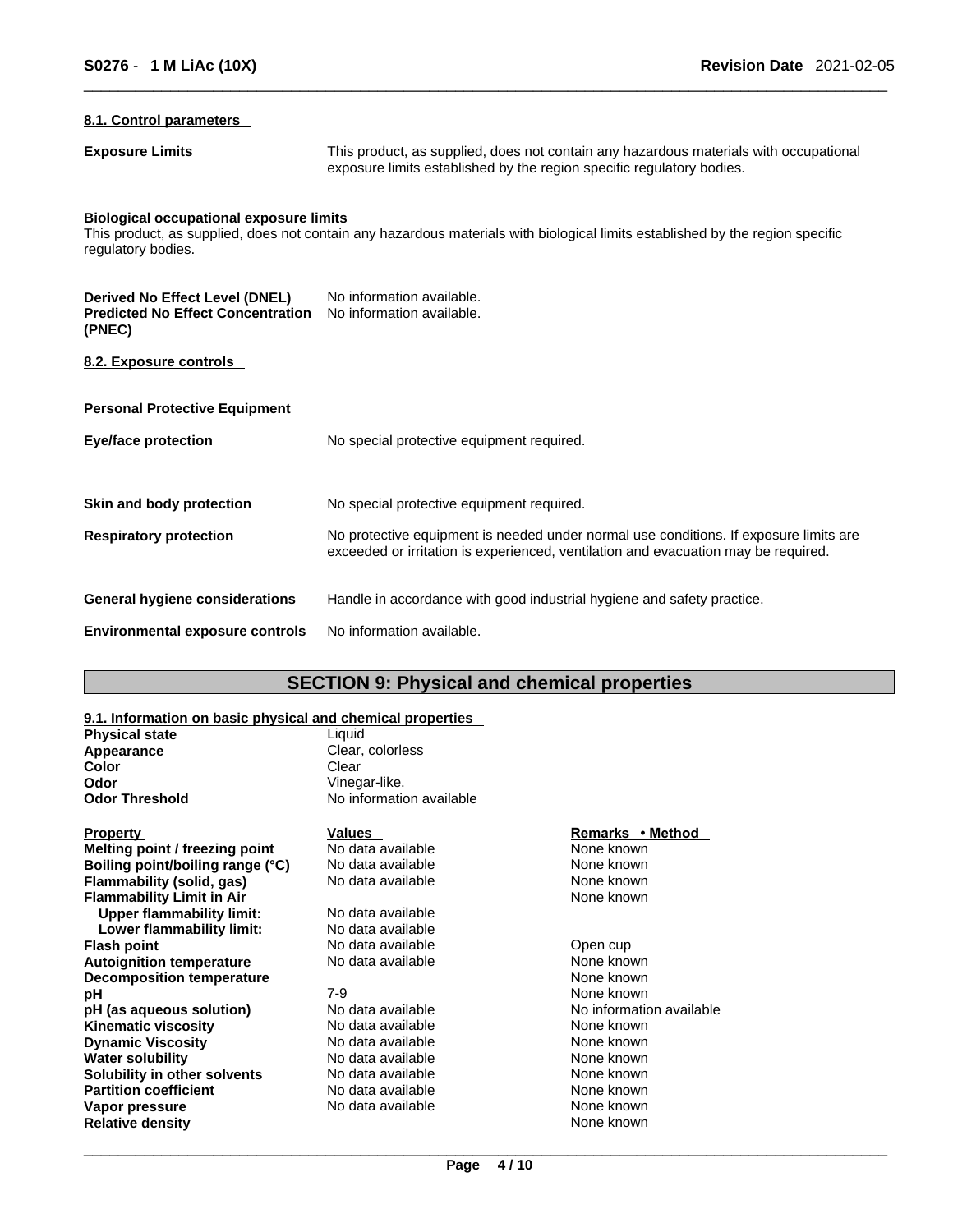| <b>Bulk Density</b>               | No data available        |
|-----------------------------------|--------------------------|
| <b>Liquid Density</b>             | No data available        |
| Vapor density                     | No data available        |
| <b>Particle characteristics</b>   |                          |
| <b>Particle Size</b>              | No information available |
| <b>Particle Size Distribution</b> | No information available |

# **9.2. Other information**

*9.2.1. Information with regard to physical hazard classes* Not applicable

*9.2.2. Other safety characteristics* No information available

| <b>SECTION 10: Stability and reactivity</b> |  |
|---------------------------------------------|--|
|---------------------------------------------|--|

**None known** 

# **10.1. Reactivity**

**Reactivity No information available.** 

**10.2. Chemical stability** 

**Stability** Stable under normal conditions.

**Explosion Data Sensitivity to mechanical impact** None. **Sensitivity to static discharge** None.

**10.3. Possibility of hazardous reactions**

**Possibility of hazardous reactions** None under normal processing.

**10.4. Conditions to avoid** 

**Conditions to avoid** None known based on information supplied.

**10.5. Incompatible materials**

**Incompatible materials** None known based on information supplied.

# **10.6. Hazardous decomposition products**

**Hazardous Decomposition Products** None known based on information supplied.

# **SECTION 11: Toxicological information**

# **11.1. Information on hazard classes as defined in Regulation (EC) No 1272/2008**

# **Information on likely routes of exposure**

# **Product Information**

| <b>Inhalation</b>   | Specific test data for the substance or mixture is not available. |
|---------------------|-------------------------------------------------------------------|
| Eye contact         | Specific test data for the substance or mixture is not available. |
| <b>Skin contact</b> | Specific test data for the substance or mixture is not available. |
| Ingestion           | Specific test data for the substance or mixture is not available. |

**<u>Symptoms related to the physical, chemical and toxicological characteristics</u>**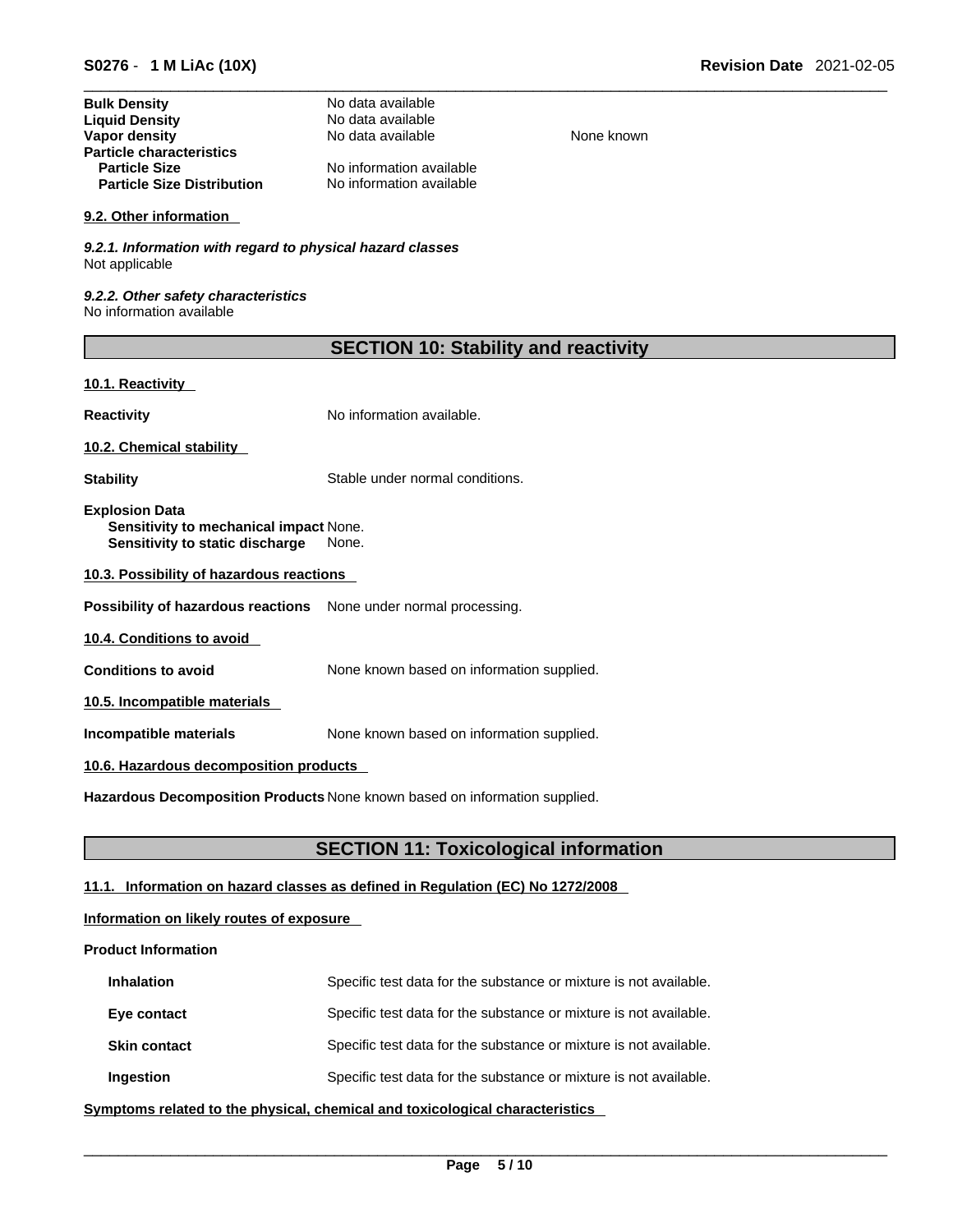**Symptoms** No information available.

**Numerical measures of toxicity**

**Acute toxicity** 

| Delayed and immediate effects as well as chronic effects from short and long-term exposure |                                                                               |  |
|--------------------------------------------------------------------------------------------|-------------------------------------------------------------------------------|--|
| <b>Skin corrosion/irritation</b>                                                           | No information available.                                                     |  |
| Serious eye damage/eye irritation                                                          | No information available.                                                     |  |
| Respiratory or skin sensitization                                                          | No information available.                                                     |  |
| <b>Germ cell mutagenicity</b>                                                              | No information available.                                                     |  |
| Carcinogenicity                                                                            | No information available.                                                     |  |
| <b>Reproductive toxicity</b>                                                               | No information available.                                                     |  |
| <b>STOT - single exposure</b>                                                              | No information available.                                                     |  |
| <b>STOT - repeated exposure</b>                                                            | No information available.                                                     |  |
| <b>Aspiration hazard</b>                                                                   | No information available.                                                     |  |
| 11.2. Information on other hazards                                                         |                                                                               |  |
| 11.2.1. Endocrine disrupting properties                                                    |                                                                               |  |
| <b>Endocrine disrupting properties</b>                                                     | No information available.                                                     |  |
| 11.2.2. Other information                                                                  |                                                                               |  |
| Other adverse effects                                                                      | No information available.                                                     |  |
|                                                                                            | <b>SECTION 12: Ecological information</b>                                     |  |
| 12.1. Toxicity                                                                             |                                                                               |  |
| <b>Ecotoxicity</b>                                                                         | The environmental impact of this product has not been fully investigated.     |  |
| <b>Unknown aquatic toxicity</b>                                                            | Contains 0.8 % of components with unknown hazards to the aquatic environment. |  |
| 12.2. Persistence and degradability                                                        |                                                                               |  |
| <b>Persistence and degradability</b>                                                       | No information available.                                                     |  |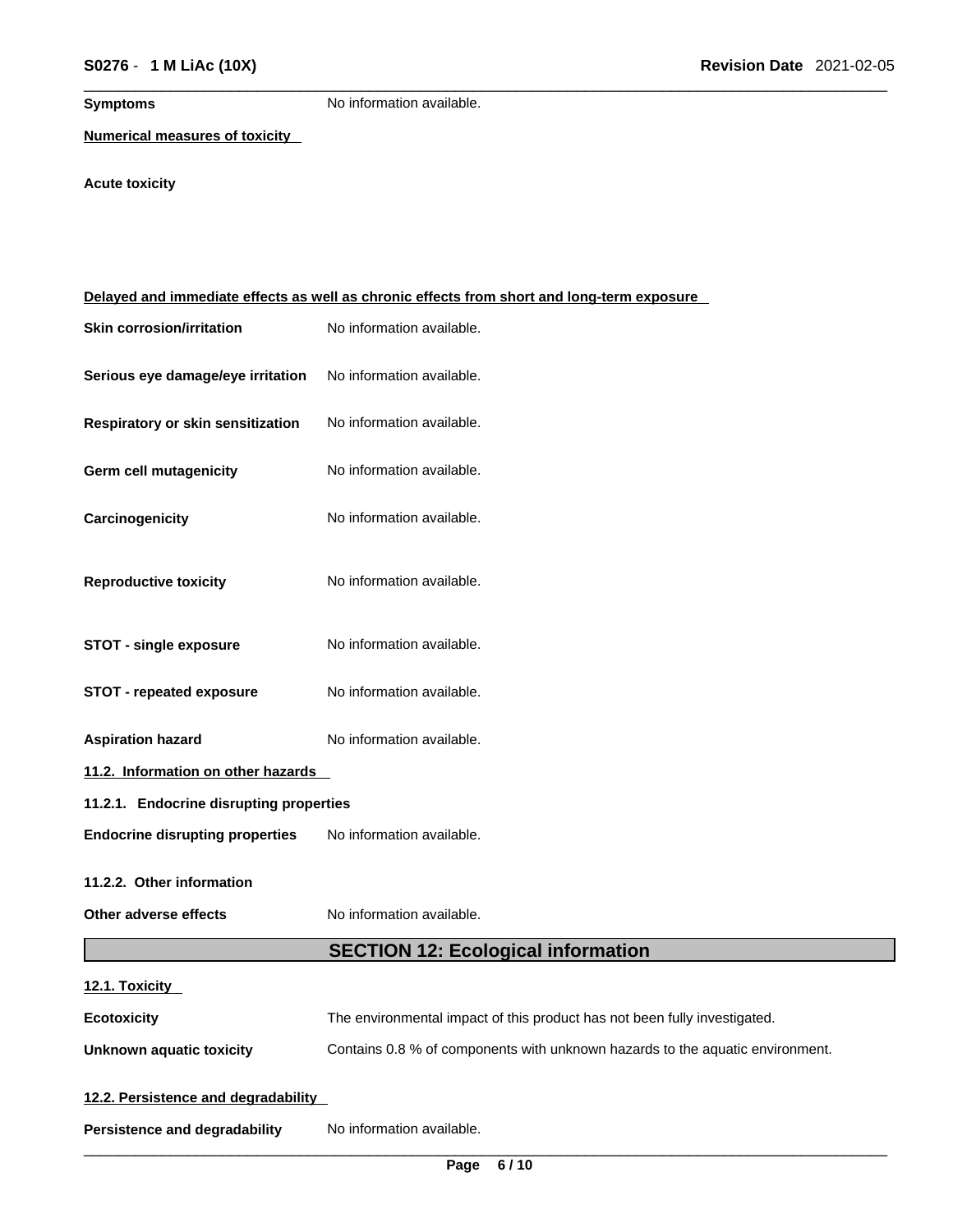# **12.3. Bioaccumulative potential**

**Bioaccumulation** No information available.

**12.4. Mobility in soil** 

**Mobility in soil** No information available.

**12.5. Results of PBT and vPvB assessment**

**PBT** and **vPvB** assessment No information available.

# **12.6. Endocrine disrupting properties**

**Endocrine disrupting properties** No information available.

# **12.7. Other adverse effects**

No information available.

# **SECTION 13: Disposal considerations**

# **13.1. Waste treatment methods**

| Waste from residues/unused | Dispose of in accordance with local regulations. Dispose of waste in accordance with |
|----------------------------|--------------------------------------------------------------------------------------|
| products                   | environmental legislation.                                                           |
| Contaminated packaging     | Do not reuse empty containers.                                                       |

# **SECTION 14: Transport information**

| <b>IATA</b> | 14.1 UN number or ID number                                     | Not regulated<br>No information available |
|-------------|-----------------------------------------------------------------|-------------------------------------------|
|             | 14.2 UN proper shipping name<br>14.3 Transport hazard class(es) | Not regulated                             |
|             | 14.4 Packing group<br>14.5 Environmental hazards                | Not regulated                             |
|             | 14.6 Special precautions for user                               | Not applicable                            |
|             | <b>Special Provisions</b>                                       | None                                      |
| <b>IMDG</b> |                                                                 |                                           |
|             | 14.1 UN number or ID number                                     | Not regulated<br>No information available |
|             | 14.2 UN proper shipping name<br>14.3 Transport hazard class(es) | Not regulated                             |
|             | 14.4 Packing group                                              | Not regulated                             |
|             | 14.5 Environmental hazards                                      | Not applicable                            |
|             | 14.6 Special precautions for user<br><b>Special Provisions</b>  | None                                      |
|             | 14.7 Maritime transport in bulk                                 | No information available                  |
|             | according to IMO instruments                                    |                                           |
| <b>RID</b>  |                                                                 |                                           |
|             | 14.1 UN number or ID number                                     | Not regulated<br>No information available |
|             | 14.2 UN proper shipping name<br>14.3 Transport hazard class(es) | Not regulated                             |
|             | 14.4 Packing group                                              | Not regulated                             |
|             | 14.5 Environmental hazards                                      | Not applicable                            |
|             | 14.6 Special precautions for user                               |                                           |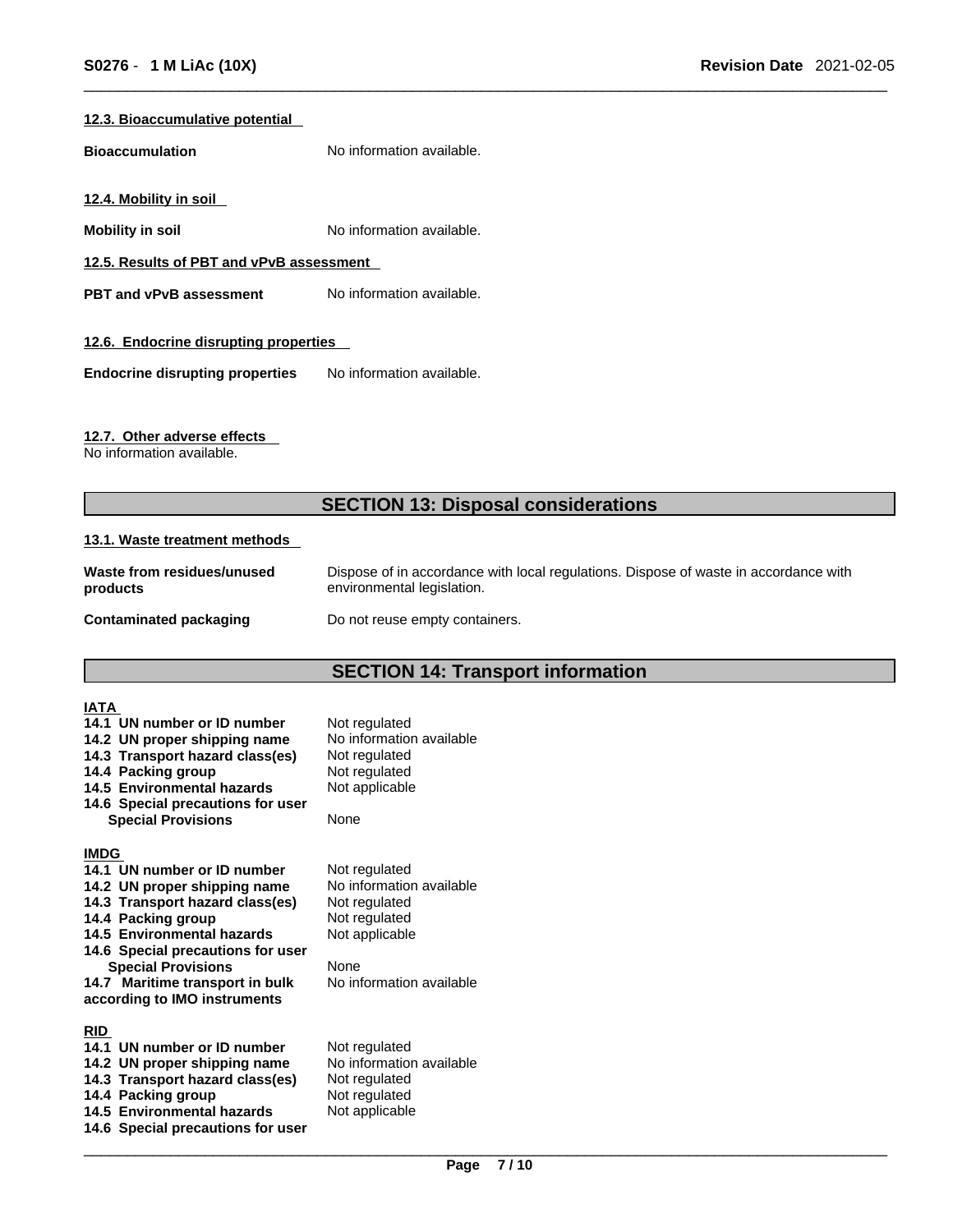**Special Provisions** None

| Not regulated            |
|--------------------------|
| No information available |
| Not regulated            |
| Not regulated            |
| Not applicable           |
|                          |
| None                     |
|                          |

# **SECTION 15: Regulatory information**

# **15.1. Safety, health and environmental regulations/legislation specific for the substance or mixture**

### **European Union**

Take note of Directive 98/24/EC on the protection of the health and safety of workers from the risks related to chemical agents at work.

### **Authorizations and/or restrictions on use:**

This product does not contain substances subject to authorization (Regulation (EC) No. 1907/2006 (REACH), Annex XIV) This product does not contain substances subject to restriction (Regulation (EC) No. 1907/2006 (REACH), Annex XVII)

### **Persistent Organic Pollutants**

Not applicable

**Ozone-depleting substances (ODS) regulation (EC) 1005/2009**

Not applicable

| <b>International Inventories</b> |  |
|----------------------------------|--|
| <b>TSCA</b>                      |  |
| <b>DSL/NDSL</b>                  |  |
| <b>EINECS/ELINCS</b>             |  |
| <b>ENCS</b>                      |  |
| <b>IECSC</b>                     |  |
| <b>KECL</b>                      |  |
| <b>PICCS</b>                     |  |
| <b>AICS</b>                      |  |

 **Legend:** 

 **TSCA** - United States Toxic Substances Control Act Section 8(b) Inventory  **DSL/NDSL** - Canadian Domestic Substances List/Non-Domestic Substances List  **EINECS/ELINCS** - European Inventory of Existing Chemical Substances/European List of Notified Chemical Substances  **ENCS** - Japan Existing and New Chemical Substances  **IECSC** - China Inventory of Existing Chemical Substances  **KECL** - Korean Existing and Evaluated Chemical Substances  **PICCS** - Philippines Inventory of Chemicals and Chemical Substances  **AICS** - Australian Inventory of Chemical Substances

# **15.2. Chemical safety assessment**

**Chemical Safety Assessment** No information available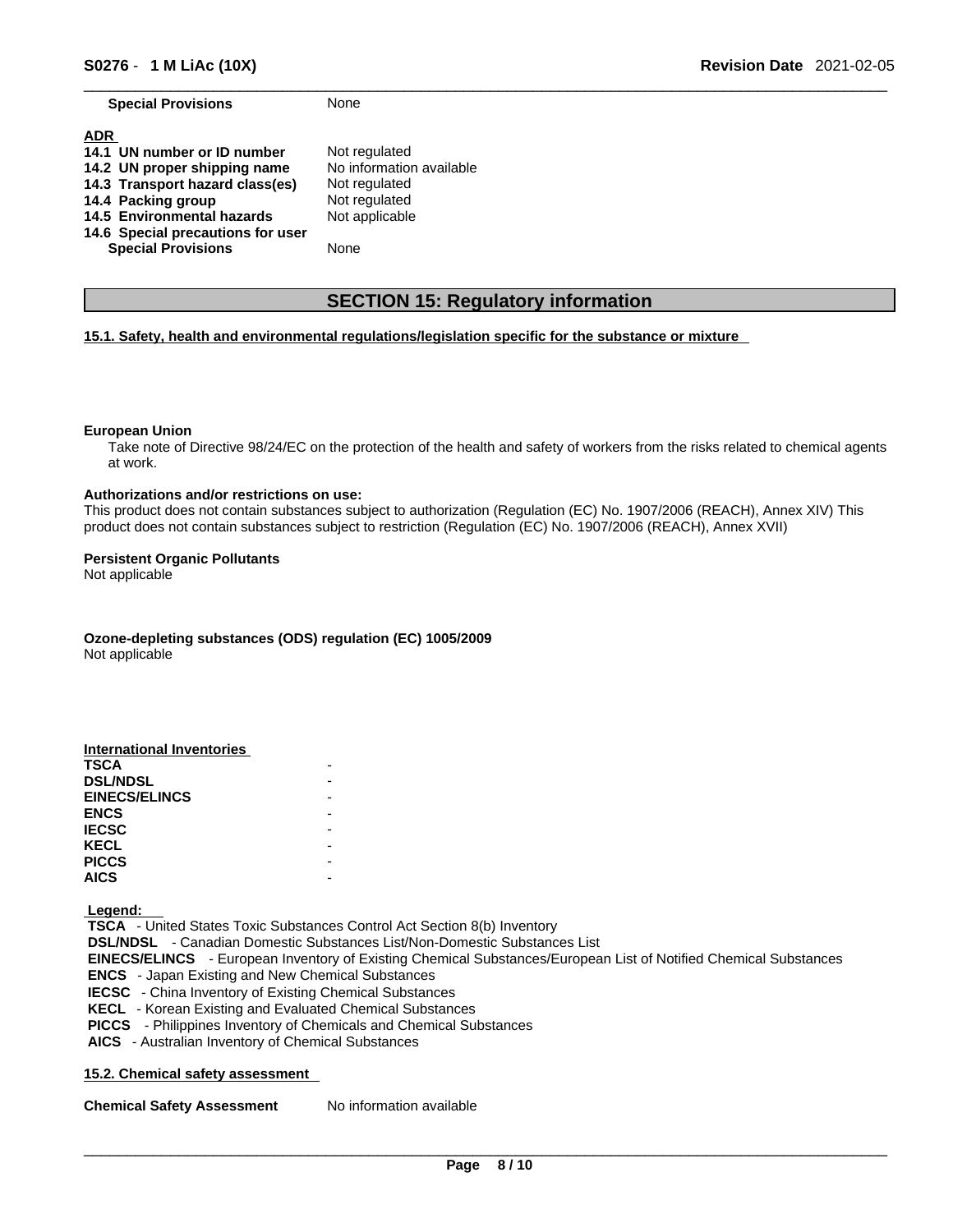# **SECTION 16: Other information**

### **Key or legend to abbreviations and acronyms used in the safety data sheet**

### **Legend**

SVHC: Substances of Very High Concern for Authorization:

# **Legend Section 8: EXPOSURE CONTROLS/PERSONAL PROTECTION**

| TWA     | Time weighted average | STEL | Short term exposure limit |
|---------|-----------------------|------|---------------------------|
| Ceiling | Maximum limit value   |      | Skin designation          |

| <b>Classification procedure</b>                                 |                            |
|-----------------------------------------------------------------|----------------------------|
| Classification according to Regulation (EC) No. 1272/2008 [CLP] | Method Used                |
| Acute oral toxicity                                             | Calculation method         |
| Acute dermal toxicity                                           | Calculation method         |
| Acute inhalation toxicity - gas                                 | <b>Calculation method</b>  |
| Acute inhalation toxicity - vapor                               | Calculation method         |
| Acute inhalation toxicity - dust/mist                           | <b>Calculation method</b>  |
| Skin corrosion/irritation                                       | Calculation method         |
| Serious eye damage/eye irritation                               | <b>Calculation method</b>  |
| Respiratory sensitization                                       | Calculation method         |
| <b>ISkin sensitization</b>                                      | Calculation method         |
| Mutagenicity                                                    | Calculation method         |
| Carcinogenicity                                                 | <b>Calculation method</b>  |
| Reproductive toxicity                                           | <b>Calculation method</b>  |
| STOT - single exposure                                          | <b>ICalculation method</b> |
| STOT - repeated exposure                                        | Calculation method         |
| Acute aquatic toxicity                                          | Calculation method         |
| Chronic aquatic toxicity                                        | Calculation method         |
| Aspiration hazard                                               | <b>ICalculation method</b> |
| Ozone                                                           | Calculation method         |

### **Key literature references and sources for data used to compile the SDS**

Agency for Toxic Substances and Disease Registry (ATSDR) U.S. Environmental Protection Agency ChemView Database European Food Safety Authority (EFSA) EPA (Environmental Protection Agency) Acute Exposure Guideline Level(s) (AEGL(s)) U.S. Environmental Protection Agency Federal Insecticide, Fungicide, and Rodenticide Act U.S. Environmental Protection Agency High Production Volume Chemicals Food Research Journal Hazardous Substance Database International Uniform Chemical Information Database (IUCLID) Japan GHS Classification Australia National Industrial Chemicals Notification and Assessment Scheme (NICNAS) NIOSH (National Institute for Occupational Safety and Health) National Library of Medicine's ChemID Plus (NLM CIP) National Library of Medicine's PubMed database (NLM PUBMED) National Toxicology Program (NTP) New Zealand's Chemical Classification and Information Database (CCID) Organization for Economic Co-operation and Development Environment, Health, and Safety Publications Organization for Economic Co-operation and Development High Production Volume Chemicals Program Organization for Economic Co-operation and Development Screening Information Data Set World Health Organization

### **Revision Date** 2021-02-05

### **This safety data sheet complies with the requirements of Regulation (EC) No. 1907/2006**

### **Disclaimer**